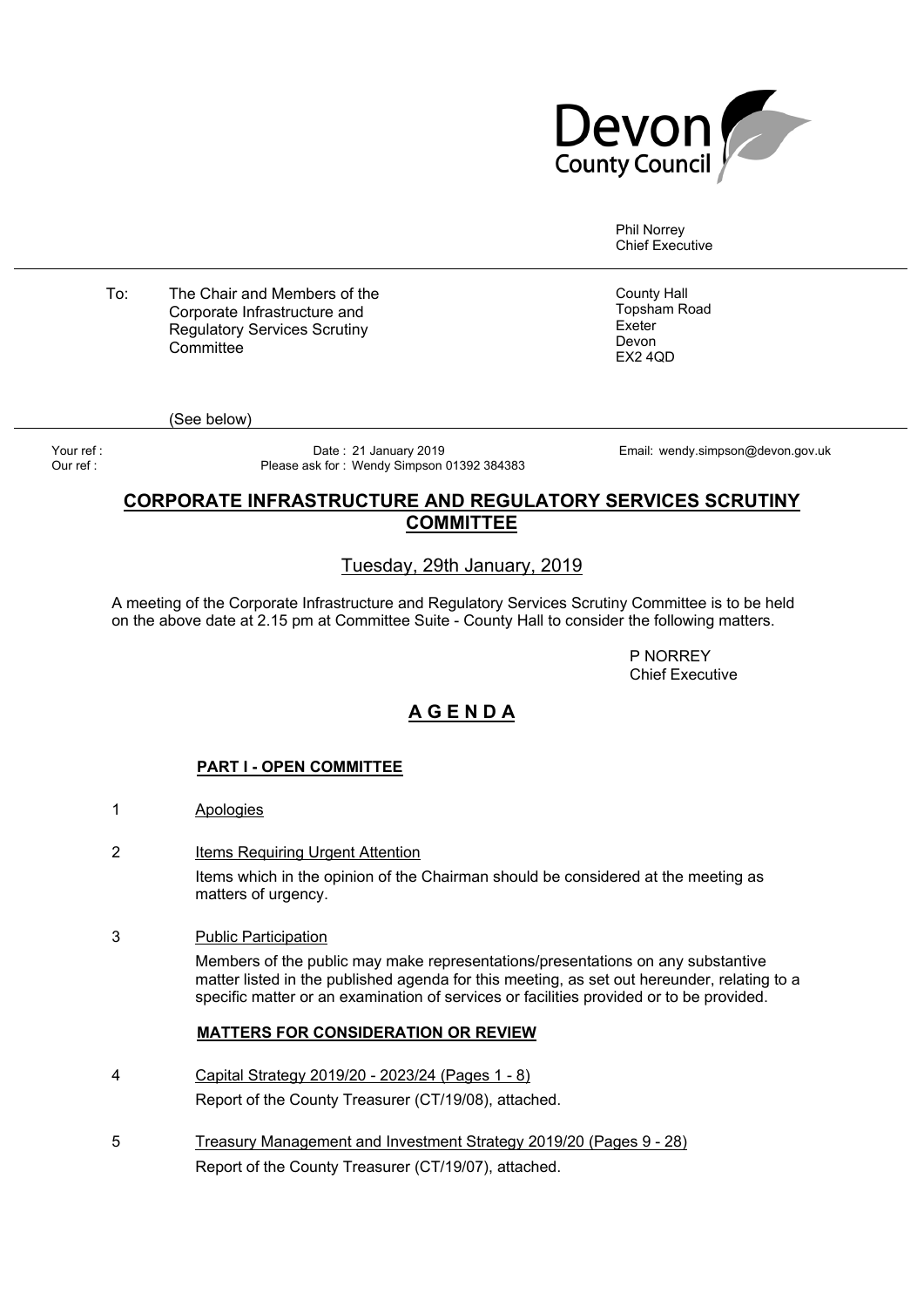- 6 Transport and Engineering Professional Services Delivery Model Review (Pages 29 98) Report of the Chief Officer for Highways, Infrastructure Development and Waste (HIW/19/6), attached.
- 7 Planned and Reactive Maintenance: Potholes and Drainage Task Group (Pages 99 114) Report of the Task Group, attached.
- 8 Congestion and Air Quality Task Group Update (Pages 115 126) Report of the Head of Planning, Transportation and Environment (PTE/19/4), attached.
- 9 Waste and Resource Management Strategy for Devon Update (Pages 127 150) Report of the Chief Officer for Highways, Infrastructure Development and Waste (HIW/19/5), attached.
- 10 Scrutiny Work Programme
	- (a) Reference to Committee: North Devon Highways and Traffic Orders Committee Speed Limits: Mondeo Way, Barnstaple; and Hamlet of Eastleigh and Holmacott, and Newton Tracey

The Cabinet noted that at its meeting on 13 November 2018, the North Devon Highways and Traffic Orders Committee (Minute 46), considered this matter, as requested by Councillor Biederman, in accordance with Standing Order 23(2).

The Chief Officer for Highways, Infrastructure Development and Waste had reported on the national speed limit guidance, the work of the Scrutiny Task Group who were reviewing current local and national speed limit policy for report in due course, the Speed Compliance Action Review Forum (SCARF) process and the lack of road casualty records for the location.

The Committee had RESOLVED that Officers consider further options but that the Cabinet be requested to (b)(i) consider and review the speed limits and safety on the rural road network in Devon and write to Devon's MPs urging that they lobby Government to publish without further delay the long awaited Green Paper on Speed Limit Guidance; and (ii) ask the Chief Constable and the Police and Crime Commissioner to adopt a proactive approach to address reckless and dangerous driving on the rural road network in Devon.

*The North Devon Highways and Traffic Orders Committee RESOLVED that Cabinet notes the views of the North Devon HATOC, with regard to their concerns on speed limits and refers the matter to the Corporate, Infrastructure and Regulatory Services Scrutiny Committee Task Group looking at speed limits for their consideration.*

(b) In accordance with previous practice, Scrutiny Committees are requested to review the list of forthcoming business and determine which items are to be included in the Work Programme. The Scrutiny Work Programme can be found at: [https://new.devon.gov.uk/democracy/committee-meetings/scrutiny](https://new.devon.gov.uk/democracy/committee-meetings/scrutiny-committees/scrutiny-work-programme/)[committees/scrutiny-work-programme/](https://new.devon.gov.uk/democracy/committee-meetings/scrutiny-committees/scrutiny-work-programme/)

The Committee may also wish to review the content of the Cabinet Forward Plan to see if there are any specific items therein it might wish to explore further. The Cabinet Forward Plan can be found at: <http://democracy.devon.gov.uk/mgPlansHome.aspx?bcr=1>

### 11 Items Previously Circulated

Below is a list of information previously circulated by email to Members since the last meeting, relating to topical developments which have been or are currently being considered by this Scrutiny Committee.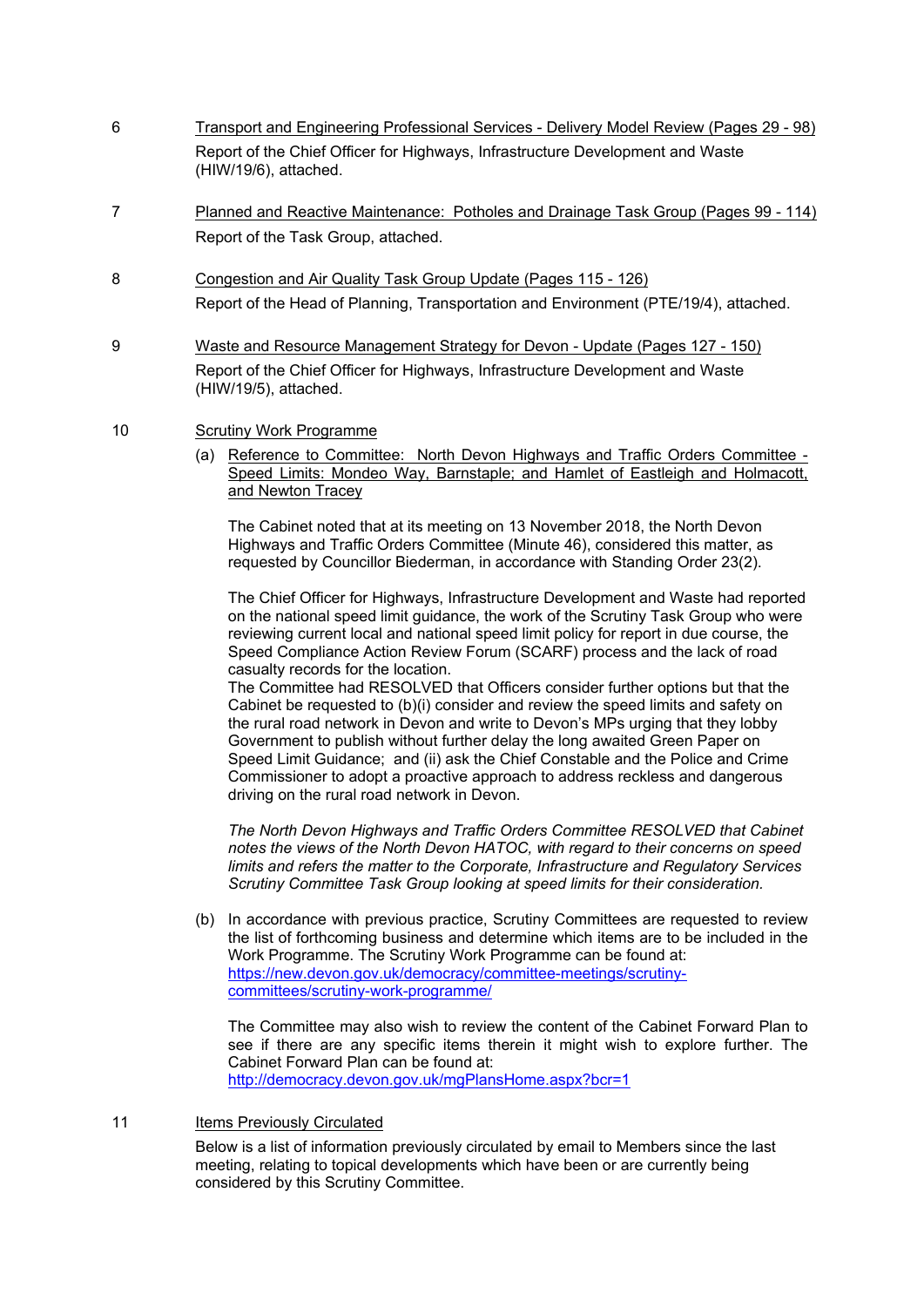- BCF Budget and Spend (4/12/18)<br>- Civil Parking Enforcement Service
- Civil Parking Enforcement Service Annual report (4/12/18)

### **PART II - ITEMS WHICH MAY BE TAKEN IN THE ABSENCE OF PRESS AND PUBLIC ON THE GROUNDS THAT EXEMPT INFORMATION MAY BE DISCLOSED**

Nil

*Members are reminded that Part II Reports contain confidential information and should therefore be treated accordingly. They should not be disclosed or passed on to any other person(s).* Members are also reminded of the need to dispose of such reports carefully and are therefore invited to *return them to the Democratic Services Officer at the conclusion of the meeting for disposal.*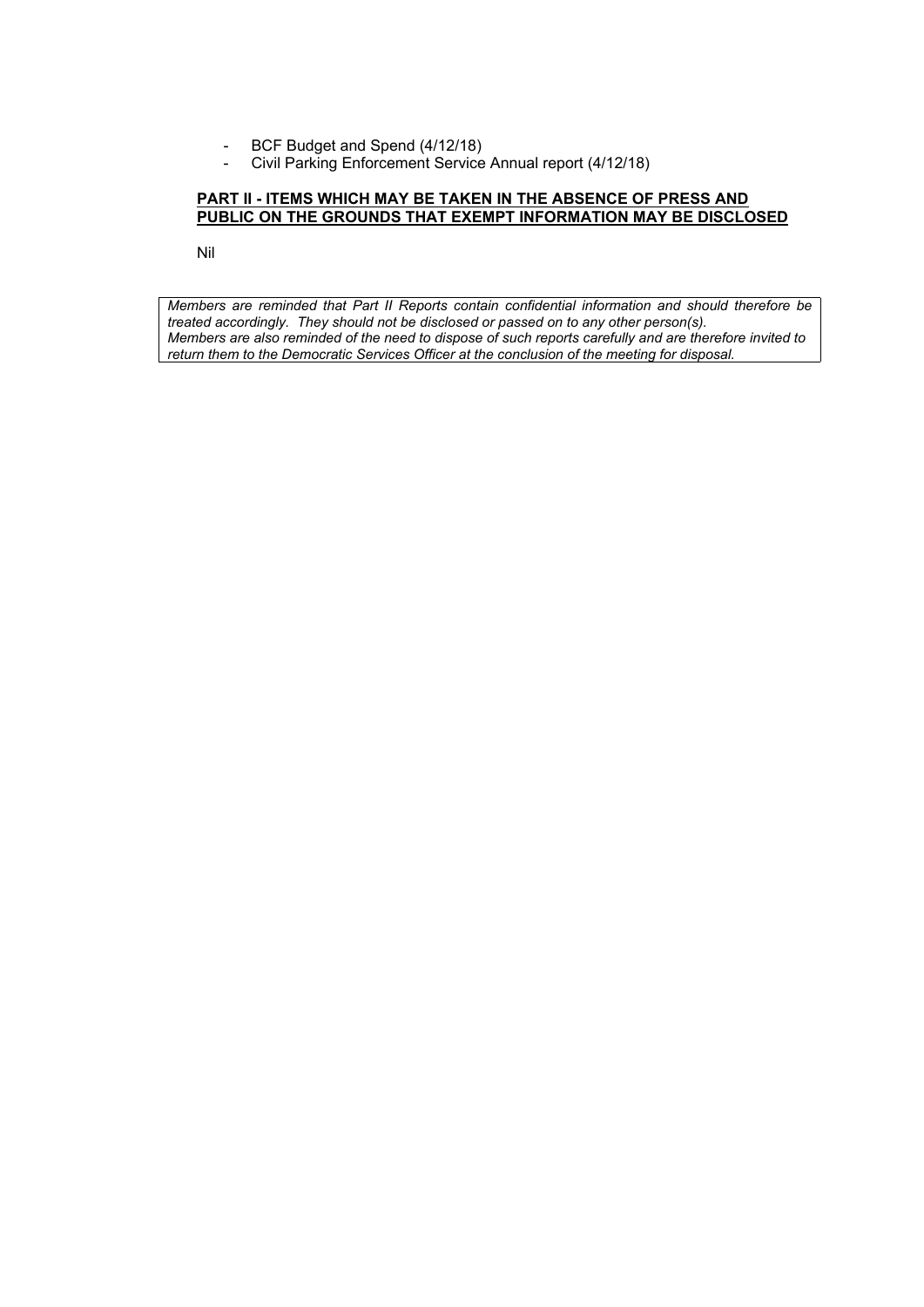**Membership** Councillors A Dewhirst (Chair), P Colthorpe, Y Atkinson, K Ball, R Bloxham, J Hook, J Brook, P Crabb, A Eastman, R Edgell, I Hall, M Shaw, C Slade, H Ackland, J Berry and R Radford **Declaration of Interests** Members are reminded that they must declare any interest they may have in any item to be considered at this meeting, prior to any discussion taking place on that item. **Access to Information** Any person wishing to inspect any minutes, reports or lists of background papers relating to any item on this agenda should contact Wendy Simpson 01392 384383. Agenda and minutes of the Committee are published on the Council's Website and can also be accessed via the Modern.Gov app, available from the usual stores.. **Webcasting, Recording or Reporting of Meetings and Proceedings** The proceedings of this meeting may be recorded for broadcasting live on the internet via the 'Democracy Centre' on the County Council's website. The whole of the meeting may be broadcast apart from any confidential items which may need to be considered in the absence of the press and public. For more information go to: <http://www.devoncc.public-i.tv/core/> In addition, anyone wishing to film part or all of the proceedings may do so unless the press and public are excluded for that part of the meeting or there is good reason not to do so, as directed by the Chair. Any filming must be done as unobtrusively as possible from a single fixed position without the use of any additional lighting; focusing only on those actively participating in the meeting and having regard also to the wishes of any member of the public present who may not wish to be filmed. As a matter of courtesy, anyone wishing to film proceedings is asked to advise the Chair or the Democratic Services Officer in attendance so that all those present may be made aware that is happening. Members of the public may also use Facebook and Twitter or other forms of social media to report on proceedings at this meeting. An open, publicly available Wi-Fi network (i.e. DCC) is normally available for meetings held in the Committee Suite at County Hall. For information on Wi-Fi availability at other locations, please contact the Officer identified above. **Public Participation** Devon's residents may attend and speak at any meeting of a County Council Scrutiny Committee when it is reviewing any specific matter or examining the provision of services or facilities as listed on the agenda for that meeting. Scrutiny Committees set aside 15 minutes at the beginning of each meeting to allow anyone who has registered to speak on any such item. Speakers are normally allowed 3 minutes each. Anyone wishing to speak is requested to register in writing to the Clerk of the Committee (details above) by the deadline, outlined in the Council's Public [Participation](https://new.devon.gov.uk/democracy/guide/public-participation-at-committee-meetings/part-1-can-i-attend-a-meeting/) Scheme, indicating which item they wish to speak on and giving a brief outline of the issues/ points they wish to make. The representation and the name of the person making the representation will be recorded in the minutes. Alternatively, any Member of the public may at any time submit their views on any matter to be considered by a Scrutiny Committee at a meeting or included in its work Programme direct to the Chair or Members of that Committee or via the Democratic Services & Scrutiny Secretariat ([committee@devon.gov.uk\)](mailto:committee@devon.gov.uk). Members of the public may also suggest topics (see: <https://new.devon.gov.uk/democracy/committee-meetings/scrutiny-committees/scrutiny-work-programme/> All Scrutiny Committee agenda are published at least seven days before the meeting on the Council's website. **Emergencies** In the event of the fire alarm sounding leave the building immediately by the nearest available exit, following the fire exit signs. If doors fail to unlock press the Green break glass next to the door. Do not stop to collect personal belongings, do not use the lifts, do not re-enter the building until told to do so. **Mobile Phones** Please switch off all mobile phones before entering the Committee Room or Council Chamber If you need a copy of this Agenda and/or a Report in another format (e.g. large print, audio tape, Braille or other languages), please contact the Information Centre on 01392 380101 or email to: [centre@devon.gov.uk](mailto:centre@devon.gov.uk) or write to the Democratic and Scrutiny Secretariat at County Hall, Exeter, EX2 4QD. Induction loop system available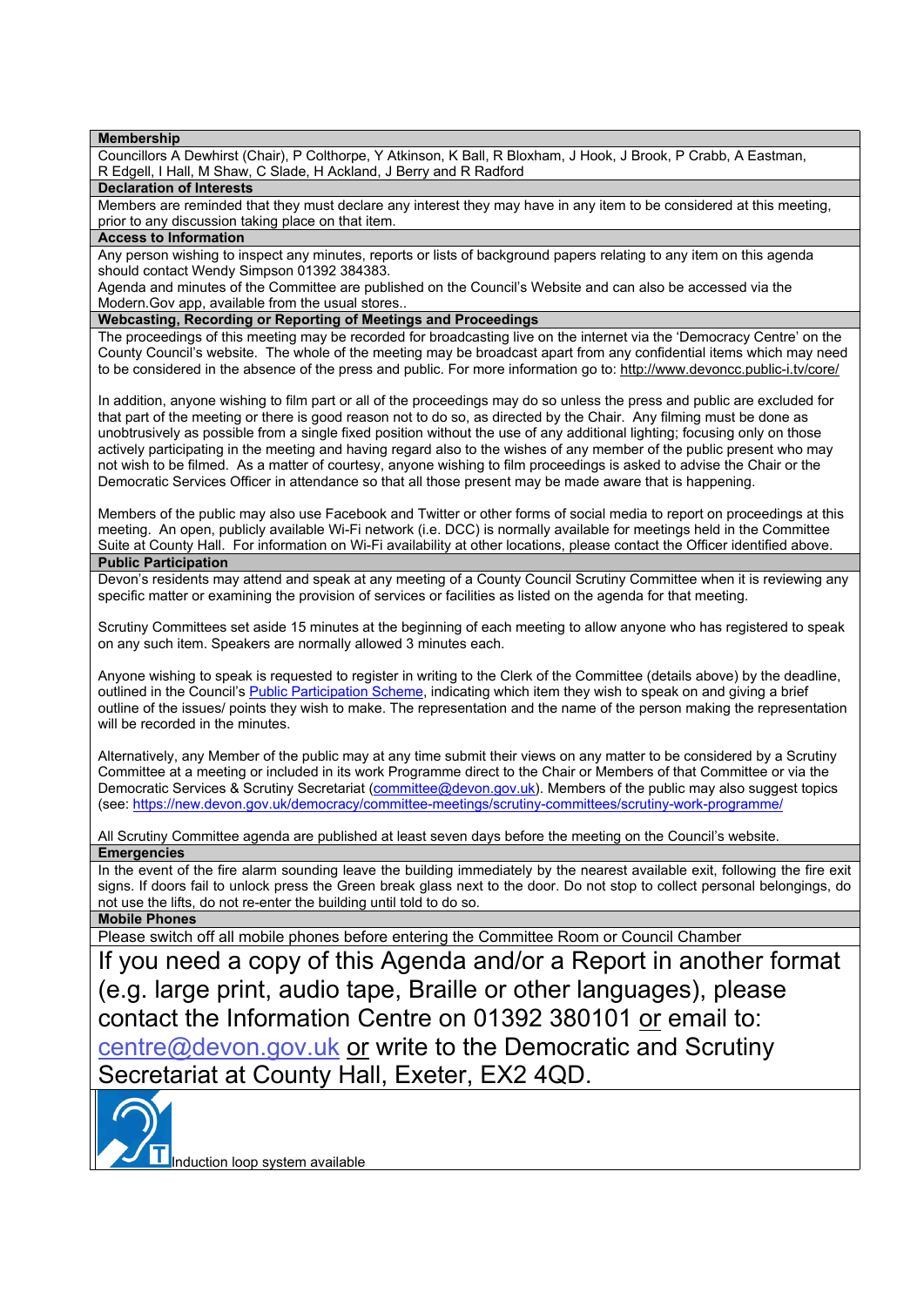# **Committee Terms of Reference**

(1) To review the implementation of the Council's existing policy and budget framework and ensure effective scrutiny of the Council's Treasury Management Strategy and policies and consider the scope for new policies for the Council's use and management of its resources and the discharge of its corporate and strategic services and governance arrangements and community safety activity, including emergency planning and the Council's functions in the scrutiny of authorities responsible for crime and disorder strategies.

(2) To review the implementation of existing policies and to consider the scope for new policies with regard to all aspects of the discharge of the Council's 'place shaping and universal population services' functions concerning the environment, economic activity and enterprise, integrated planning and transport and community services, including libraries, arts and cultural heritage of the County, an integrated youth service and post 16 education & skills;

(3) To assess the effectiveness of decisions of the Cabinet in these areas of the Council's statutory activity and relate overview and scrutiny to the achievement of the Council's strategic priorities and objectives and of delivering best value in all its activities;

(4) To make reports and recommendations as appropriate arising from this area of overview and scrutiny.